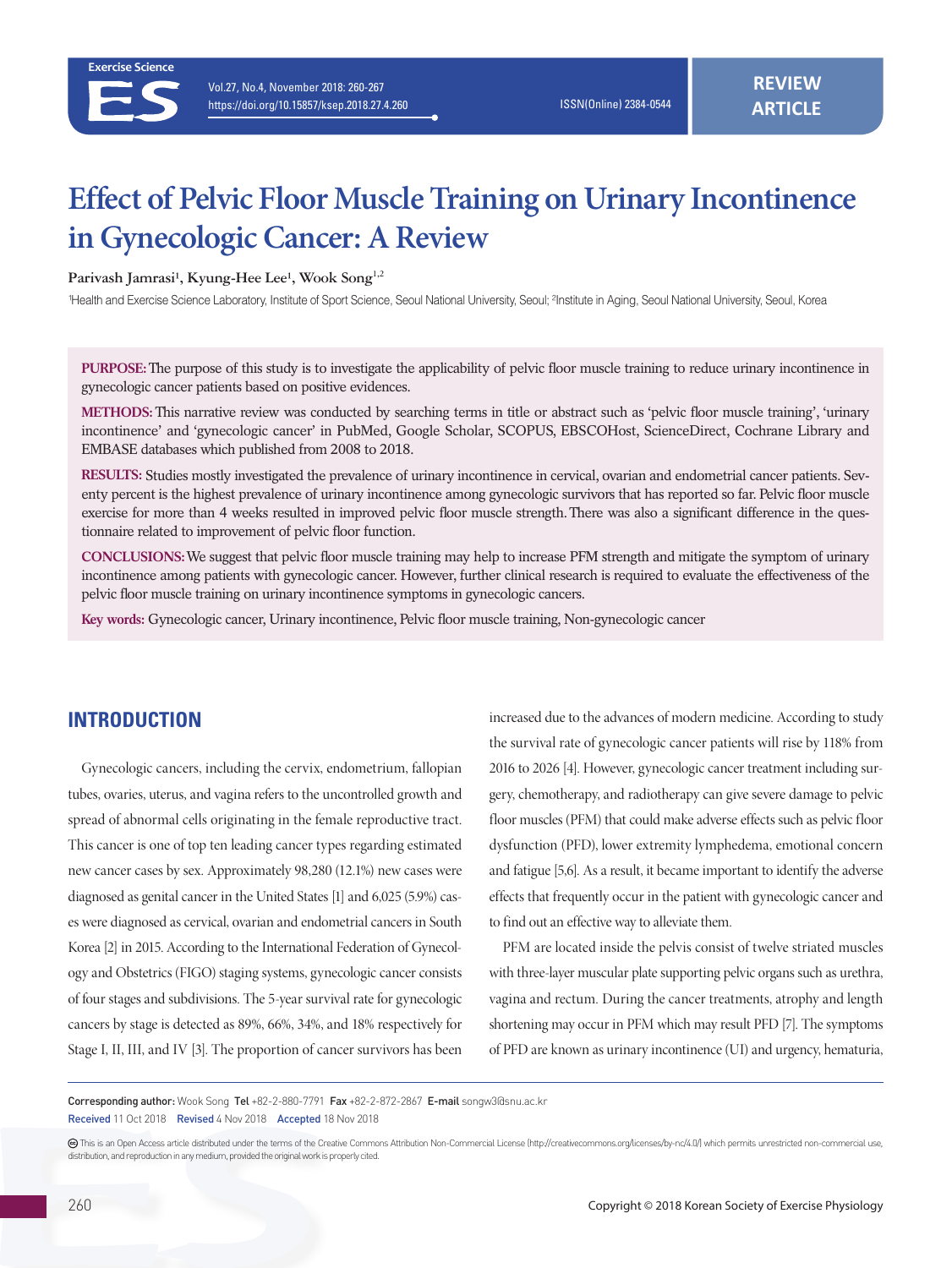vaginal and rectal bleeding, dysuria, vaginal dryness and stenosis, dyspareunia and decreased sexual interest [8-11]. Among them, UI is closely related to PFD that can be recovered through pelvic floor muscle training (PFMT). According to the previous studies the PFMT program was effective treatment on women with stress, urge, and mixed urinary incontinence [12]. PFM plays an important role in preventing UI by tightening the urethra. Thus, PFMT may increase the strength of these muscles [13]. The PFMT introduced by Kegel in 1952 for the first time and over time different training protocols have been adopted to improve PFM function [14]. PFMT recognized as the mostly common nonsurgical treatment for UI, which is a physical training program consists of repetitive contraction of the PFM to improve strength and efficacy [15]. In overall, PFMT protocol contains fast contractions of PFM with a 3-second hold to improve strength and few repetitions of longer contractions up to 10 seconds holding with a goal of enhancement in muscle endurance. Though set and repetition of performance are various in studies, more than 3 sets of performance per day and 10 repetitions are often reported in the previous studies [16]. The PFMT program generally consists of contraction of the adductor muscles, sphincter tightening, and pelvic lifting. PFMT is basically doing by weight bearing, but also the resistance band or ball can be used to increase the exercise intensity. One study reported 84% of patients were cured from UI by doing PFMT [14,17]. Although the effects of the training are well studied in women [18], men with prostate cancer patients [19-21], pregnant and postpartum women [22], yet, it has not been fully studied on gynecologic cancer patients. Therefore, the aim of this study is to identify UI type and incidence rate in the gynecologic cancer patient. Also, review the previous intervention studies that had a kinematics approach to improve UI symptom in non-cancer patients as studies are insufficient for gynecologic cancer. Finally, we investigate some of PFMT studies in the patient with gynecologic cancer to discuss the applicability of PFMT to reduce UI based on positive evidences.

## **METHODS**

In this review article, we investigated studies through searching in the PubMed, Google Scholar, SCOPUS, EBSCOHost, ScienceDirect, Cochrane Library and EMBASE databases. We limited our search based on language (i.e., English), date of publication (i.e., since 2008 till 2018, last 10 years), the type of article (i.e., journal article), text availability (i.e., full text available) and focusing on previous literature which had the terms of "pelvic floor muscle training", "urinary incontinence" and "gynecologic cancer" in title or abstract. In primary search, those studies which reported



**Fig. 1.** Flowchart of literature selection.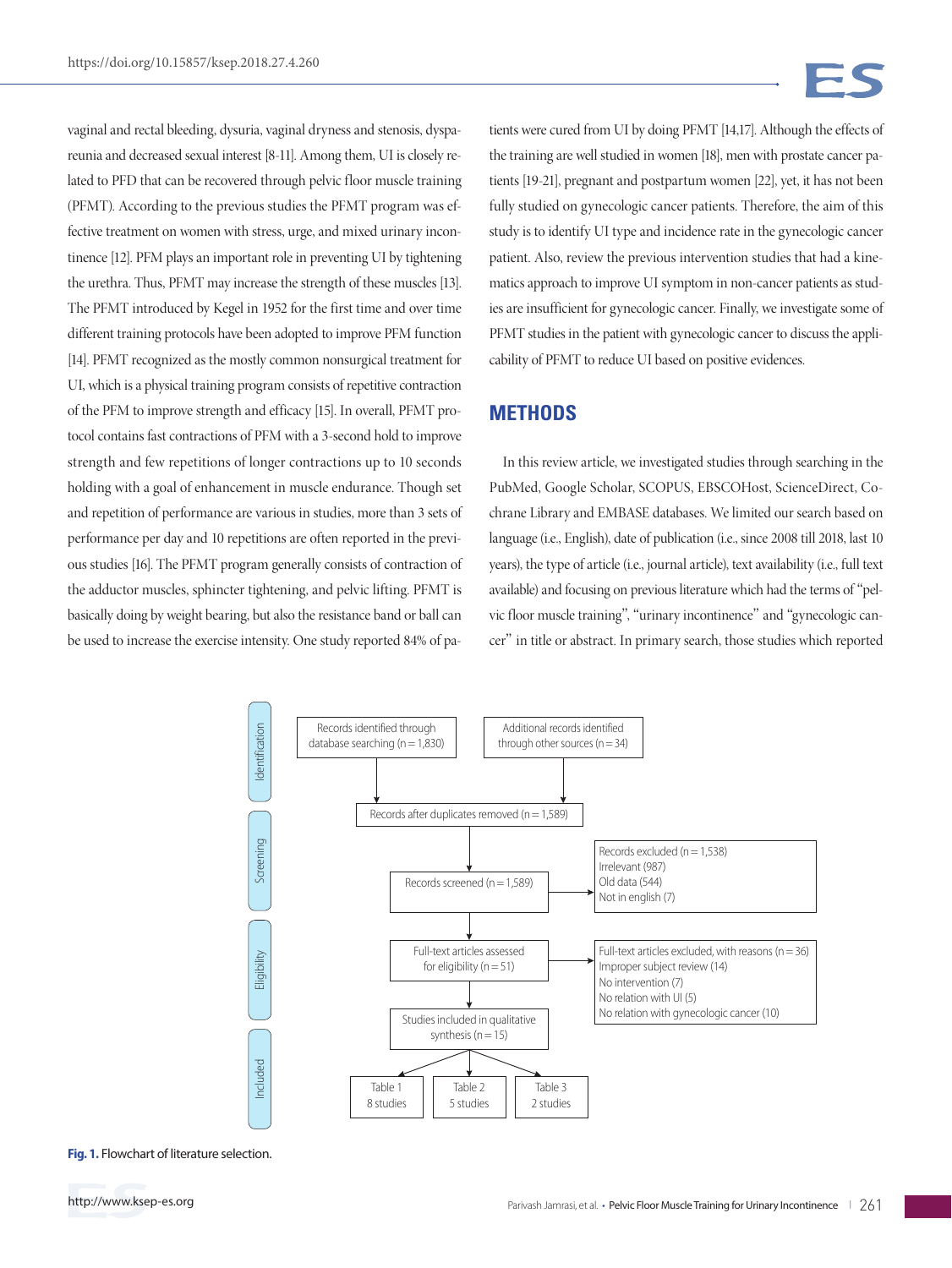the UI prevalence in gynecologic cancers such as Cervical, Ovarian, Uterine, Vaginal and Vulvar cancers were selected. The secondary selection of articles was limited to those studies which reported UI changes following PFMT either in gynecologic cancer patients or non-cancer patients. Articles were reviewed by two authors independently. At the end, after removing duplicates and non-relevant articles, a total of 15 articles met the criteria; 8 studies ( $n = 2,799$ ) for investigating the UI prevalence among gynecologic cancer patients; 5 studies ( $n = 444$ ) in non-gynecologic cancer patients and 2 studies  $(n = 64)$  in gynecologic cancer patients which reported UI outcome after PFMT were selected for ongoing review (Fig. 1). In addition, we used PEDro scale to measure methodological quality of clinical trials.

## **THE PREVALENCE OF URINARY INCONTINENCE**

Eight studies met the criteria for our studies which reported outcomes in association to UI including SUI and UUI. Most studies were designed in cohort and cross-sectional. Except for the two studies [23,24] which reported the prevalence of UI before any treatment and surgery, the rest of studies reported outcomes after or during treatment (e.g., surgery, chemotherapy, radiation). The prevalence of UI in 2,423 survivors of major gynecologic cancers mostly cervical, endometrial and ovarian cancer before and after treatment is summarized in Table 1.

Of eight studies investigating UI, six studies used validated questionnaires. Bretschneider et al. [23] used International Consultation on Incontinence Questionnaire Female Lower Urinary Tract Symptoms Module (ICIQ-FLUTS) while Donovan et al. [25] used ICIQ-FLUTS along with Memorial Symptom Assessment Scale (MSAS). Rutledge et al. [26] and Skjeldestad et al. [27] used Sandvik Incontinence Severity Index. Hazewinkel et al. [10] used a set of a set of validated pelvic-floor-related quality of life questionnaires included the Uro-genital Distress Inventory (UDI) and the Defecatory Distress Inventory (DDI). Segal et al. [28] used Questionnaire for Urinary Incontinence Diagnosis (QUID) and Incontinence Severity Index questionnaire (ISI). Among gynecologic cancer patients SUI and UUI rates ranged from 30.8% [24] to 59.5% [23] and 13.9% [24] to 33.9% [23] before treatment, respectively. Among the gynecologic survivals, range of SUI reported from 24.3% [27] to 76% [25] while UUI reported from 9.3% [27] to 75% [25]. Regarding to type of treatment, Segal et al. investigated the effect of radiation therapy as a risk factor of pelvic floor function and reported 21.0% SUI and 13% UUI prevalent among "radiation therapy" group while 24.1% SUI and 26.4% UUI reported in "No radiation" group which concluded there is no association between radiation

and urinary incontinence ( $p$ >.05); whereas age (aOR = 1.06, 95% CI 1.02-1.10) and BMI (aOR=1.07, 95% CI 1.02-1.11) significantly were observed as risk factors for UI. However, Hazewinkel et al. reported the result for each treatment group and conclude that patients who treated with radiotherapy as primary treatment more suffered of adverse effects on pelvic floor function rather than surgery with adjuvant radiotherapy or radical hysterectomy (57% UUI [OR =3.7, 95% CI 1.5-8.9] and 53% SUI [OR =1.0, 95% CI 0.5-2.4]). In Buchsbaum et al. [29] study that the prevalence of UI was similar among benign and malignant patients.

# **PELVIC FLOOR MUSCLE TRAINING FOR THE NON-CANCER PATIENT WITH URINARY INCONTINENCE**

Five studies were selected to define the effect of PFMT in UI patients with non-gynecologic cancer. Castro et al. [30] reported that the effectiveness of PFMT was similar with other treatment such as electrical stimulation and vaginal cones based on objective and subjective evaluations. The treatments which include PFMT were far superior to no-treatment in women with SUI. However, high costs and the necessity of regular management were mentioned as the major concerns in various types of UI treatment, except for PFMT. In other study, symptoms of UI was significantly decreased in both SUI and UUI groups where home-based PFMT was conducted with no supervision [31]. Thus, PFMT might be a good alternative choice on UI patients. Besides, as the risk of developing gynecologic cancer is getting higher with ageing, PFqMT may be an appropriate exercise program for the elderly who are not free to go outsides, if adequate training is provided [32,33]. Two studies suggest PFMT can be a good therapeutic option for improving UI in elderly women. According to the results that showed the improvement was more prominent in women with SUI, it is concluded that PFMT is necessary especially for gynecologic cancer patients who are more suffering from SUI than UUI as shown in the Table 2. However, qualitative evaluation of UI symptoms by questionnaire might be considered as a limitation of this study. Tosun et al. assessed PFM strength by using vaginal biofeedback and transabdominal ultrasonography and reported significant improvement in muscle strength after training and the pad test for UI showed significantly decreased in PFMT group [34]. Efforts to use the noninvasive and quantitative method to identify the change in pelvic floor muscle after PFMT seems valuable in this study while quantitative assessment tools are deficient.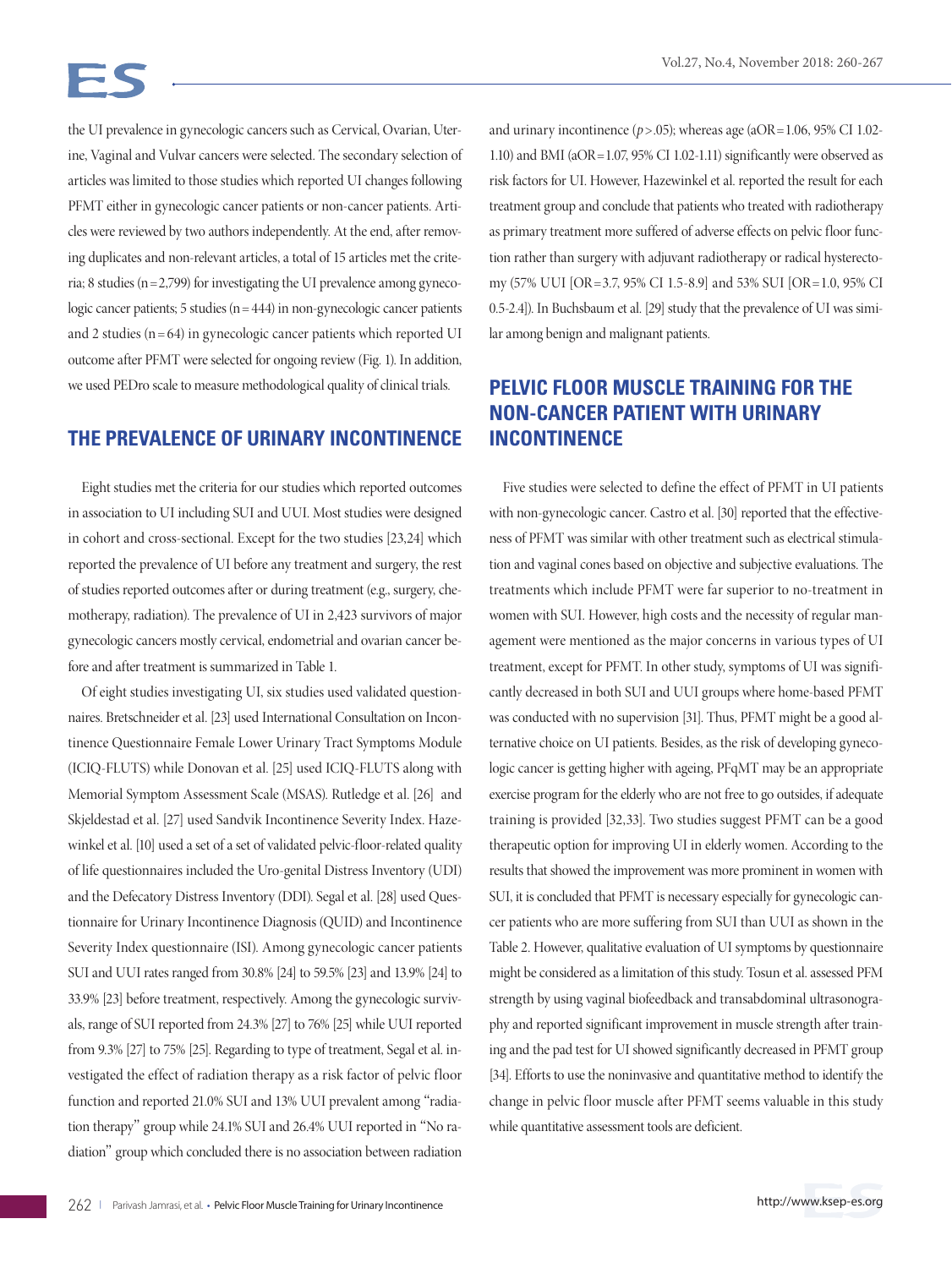| ١                                                                                                               |
|-----------------------------------------------------------------------------------------------------------------|
|                                                                                                                 |
|                                                                                                                 |
|                                                                                                                 |
|                                                                                                                 |
|                                                                                                                 |
|                                                                                                                 |
|                                                                                                                 |
|                                                                                                                 |
| ה<br>ה                                                                                                          |
|                                                                                                                 |
|                                                                                                                 |
|                                                                                                                 |
|                                                                                                                 |
|                                                                                                                 |
|                                                                                                                 |
|                                                                                                                 |
|                                                                                                                 |
|                                                                                                                 |
|                                                                                                                 |
|                                                                                                                 |
|                                                                                                                 |
|                                                                                                                 |
|                                                                                                                 |
|                                                                                                                 |
|                                                                                                                 |
|                                                                                                                 |
|                                                                                                                 |
|                                                                                                                 |
|                                                                                                                 |
|                                                                                                                 |
|                                                                                                                 |
|                                                                                                                 |
|                                                                                                                 |
|                                                                                                                 |
|                                                                                                                 |
|                                                                                                                 |
|                                                                                                                 |
|                                                                                                                 |
|                                                                                                                 |
|                                                                                                                 |
|                                                                                                                 |
|                                                                                                                 |
|                                                                                                                 |
|                                                                                                                 |
|                                                                                                                 |
|                                                                                                                 |
|                                                                                                                 |
|                                                                                                                 |
|                                                                                                                 |
|                                                                                                                 |
|                                                                                                                 |
|                                                                                                                 |
|                                                                                                                 |
|                                                                                                                 |
|                                                                                                                 |
|                                                                                                                 |
|                                                                                                                 |
|                                                                                                                 |
|                                                                                                                 |
|                                                                                                                 |
|                                                                                                                 |
| ご ミラフリン ランド マンクリン                                                                                               |
|                                                                                                                 |
|                                                                                                                 |
|                                                                                                                 |
|                                                                                                                 |
|                                                                                                                 |
|                                                                                                                 |
|                                                                                                                 |
|                                                                                                                 |
|                                                                                                                 |
|                                                                                                                 |
|                                                                                                                 |
|                                                                                                                 |
|                                                                                                                 |
|                                                                                                                 |
| + האנח המינה המינה המינה היה המינה המינה המינה המינה המינה המינה המינה המינה המינה המינה המינה המינה המינה המינ |
| Ī                                                                                                               |
|                                                                                                                 |
|                                                                                                                 |
|                                                                                                                 |
|                                                                                                                 |
|                                                                                                                 |
|                                                                                                                 |
|                                                                                                                 |
| ļ<br>l                                                                                                          |

| Reference                                                   | Design                                     | Prevalence/incidence<br>rate of Cancer site (%)                                                                                                           | Stage (%)<br>Cancer                             | Age (yr) (±SD)<br>Population/                                          | Treatment                            | Main Outcome                                                                                                                                                                                                                                                                                                                                                                                 | Outcome measurement                                                                                                                                 |
|-------------------------------------------------------------|--------------------------------------------|-----------------------------------------------------------------------------------------------------------------------------------------------------------|-------------------------------------------------|------------------------------------------------------------------------|--------------------------------------|----------------------------------------------------------------------------------------------------------------------------------------------------------------------------------------------------------------------------------------------------------------------------------------------------------------------------------------------------------------------------------------------|-----------------------------------------------------------------------------------------------------------------------------------------------------|
| Hazewinkel et al. [10]                                      | Cross-sectional<br>Cohort study<br>matched | Cervical (100)                                                                                                                                            | IIB-IVA (27)<br>IA-IIA (95)<br><b>IVB (8)</b>   | RH and LND<br><b>SART 49/50</b><br>PRT 47/52<br>146/47                 | Chemotherapy<br>Radiation<br>Surgery | RH & LND: SUI (60%), UUI (45%)<br>SART: SUI (58%), UUI (76%)<br>PRT: SUI (57%), UUI (53%)                                                                                                                                                                                                                                                                                                    | Uro-genital Distress Inventory<br>Defecatory Distress Inventory<br>Pelvic-floor-related quality of<br>life Questionnaires<br>$\overline{5}$<br>(DD) |
| Bretschneider et al. [23]                                   | Cross-sectional<br>study                   | nitric oxide synthase (3)<br>Gastrointestinal (3)<br>Endometrial (61.8)<br>Gynecological,<br>Cervical (11.1)<br>Ovarian (17.1)<br>Vulvar <sub>(5.9)</sub> | Un-staged (8)<br>$III - IV (46)$<br>H(98)       | 152/58.1<br>$(\pm 13.3)$                                               | Before surgery                       | UUI (33.90%)<br>SUI (59.5 %)                                                                                                                                                                                                                                                                                                                                                                 | ICIQ-FLUTS                                                                                                                                          |
| Thomas et al. [24]                                          | ≸                                          | Endometrial (49.9),<br>Ovarian (21.0),<br>Cervical (14.4)                                                                                                 | 1000                                            | $201/53.7 (\pm 1.2)$<br>338/59.6 (±0.9)<br>Malignant<br>Benign         | Before cancer<br>treatment           | Malignant: SUI (33.1%), UUI (14.2%) Inventory Questionnaire<br>Benign: SUI (30.8%), UUI (13.9%) Pelvic Floor Distress                                                                                                                                                                                                                                                                        |                                                                                                                                                     |
| Donovan et al. [25]                                         | Cross-sectional<br>study                   | Endometrial cancer (73)<br>Cervical (31)                                                                                                                  | III(16)<br>$\parallel$ $(11)$<br>1(74)<br>N(3)  | $104/56.0 (\pm 12.6)$<br>$104/56.4 (\pm 11.2)$<br>Survivors<br>Control | Chemotherapy<br>Radiation<br>Surgery | Survivors: SUI (76%), UUI (75%)<br>Control: SUI (52%), UUI (51%)                                                                                                                                                                                                                                                                                                                             | ICIQ-FLUTS<br><b>MSAS</b>                                                                                                                           |
| Rutledge et al. [26]                                        | Cohort study                               | Endometrial (45)<br>Unknown (2)<br>Ovarian <sub>(29)</sub><br>Cervical (22)<br>Vulvar <sub>(2)</sub>                                                      | ≨                                               | $108/47 (\pm 10)$<br>260/57 (±12)<br>Survivors<br>Control              | Chemotherapy<br>Radiation<br>Surgery | Survivors: UI (70%)<br>Control: UI (56%)                                                                                                                                                                                                                                                                                                                                                     | Sandvik Incontinence<br>Severity Index                                                                                                              |
| Skjeldestad et al. [27]                                     | Cross-sectional<br>study                   | Endometrial (21.3)<br>Cervical (41.3)<br>Ovarian (37.5)                                                                                                   | 1(10.8)<br>(83.6)<br>III(4.4)<br>N(1)           | Survivors 160<br>Control 432<br>50-59<br>60-75<br>30-49                | Chemotherapy<br>Radiation<br>Surgery | Previews History of Cancer:<br>UI (65.7%), SUI (24.5%),<br>UI (65.6%), SUI (22.5%)<br>No History of Cancer:<br>UUI (0.9%)                                                                                                                                                                                                                                                                    | Sandvik Incontinence<br>Severity Index                                                                                                              |
| Segal et al. [28]                                           | Retrospective<br>cohort study              | Endometrial (100)                                                                                                                                         | (100)                                           | Radiation therapy<br>No radiation<br>62/58-71<br>87/58-67              | Radiation<br>Surgery                 | Survivors: SUI (43%), UUI (39%)<br>SUI (24.1%), UUI (26.4%)<br>SUI (21%), UUI (13%)<br>Radiation therapy:<br>No radiation:                                                                                                                                                                                                                                                                   | QUID<br>$\overline{S}$                                                                                                                              |
| Buchsbaum et al. [29]                                       | Retrospective<br>chart review              | Benign gynecologic (36.6)<br>Endometrial (3.6)<br>Ovarian (13.3)<br>Cervical (9.1)                                                                        | ≸                                               | 549/57.9                                                               | $\frac{1}{2}$                        | Endometrial: SUI (35.4%), UUI (14.3%) Questionnaire<br>Ovarian: SUI (31.5%), UUI (15.1%)<br>Overall Gynecologic Cancer:<br>Cervical: SUI (28%), UUI (8%)<br>SUI (32.3%), UUI (13.8%)                                                                                                                                                                                                         |                                                                                                                                                     |
| py; QUID, Questionnaire for Urinary Incontinence Diagnosis; |                                            |                                                                                                                                                           | ISI, Incontinence Severity Index questionnaire. |                                                                        |                                      | UI, urinary incontinence; SUI, stress urinary incontinence; UUI, urge urinary incontinence; ICIQ-FLUTS, The International Consultation on Incontinence Questionnaire Female Lower Urinary Tract<br>Symptoms Module; MSAS, Memorial Symptom Assessment Scale; RH, Radical hysterectomy; LND, Pelvic lymph node dissection; SART, Surgery with adjuvant radiotherapy; PRT, Primary radiothera- |                                                                                                                                                     |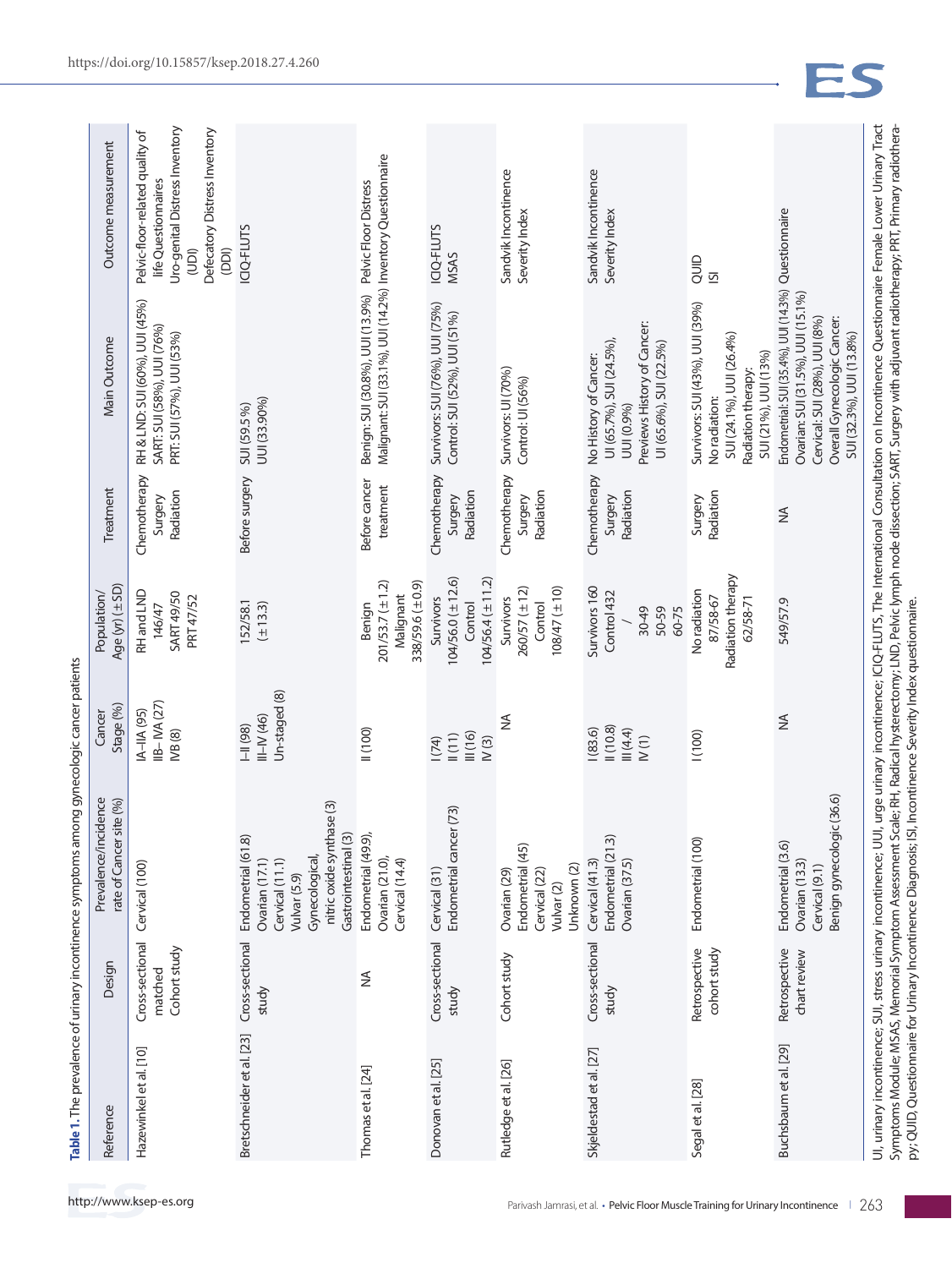| Reference             | Design     | Participants/<br>$Age \pm SD$                                   | <b>UI Types</b><br>(PFMT, CON)                                                       | <b>PFMT Details</b>                                                                                                                                                             | Duration         | Frequency                                                              | Outcomes                                                                                                                                                                                                                                        | PEDro<br>scale |
|-----------------------|------------|-----------------------------------------------------------------|--------------------------------------------------------------------------------------|---------------------------------------------------------------------------------------------------------------------------------------------------------------------------------|------------------|------------------------------------------------------------------------|-------------------------------------------------------------------------------------------------------------------------------------------------------------------------------------------------------------------------------------------------|----------------|
| Castro et al. [30]    | <b>RCT</b> | PFMT-CON<br>$(26,24)$ /<br>$(56.2 \pm 12.5,$<br>$52.6 \pm 11.2$ | SUI (26,24)                                                                          | 10 reps 5 sec contraction<br>5 sec recovery 20 reps<br>1 sec contraction 1 sec<br>relax each interval 5 reps<br>10 sec contraction 10 sec<br>relax 5 reps strong<br>contraction | 6 months 3/weeks |                                                                        | Pad test $\downarrow$ , I-QOL $\uparrow$ ,<br>Satisfied after treatment<br>PFMT 58%,<br><b>CON 21%</b>                                                                                                                                          | 8              |
| Cavkaytar et al. [31] | <b>RCT</b> | SUI-MUI<br>(38, 34)<br>$(49.6 \pm 8.1,$<br>$48.9 \pm 8.8$       | SUI (38,0)<br>MUI (0,34)                                                             | 10 sets<br>10 reps<br>(not well described)                                                                                                                                      | 8 weeks Daily    |                                                                        | $IIQ-7 \upharpoonright$ , UDI-6 $\upharpoonright$ ,<br>Self-report improvement<br>SUI: 68.4%,<br>MUI: 41.2%                                                                                                                                     | 4              |
| Kim et al. [32]       | <b>RCT</b> | PFMT-CON<br>$(61, 63)$ /<br>over 70                             | SUI (19,18)<br>UUI (22,25)<br>MUI (22,21)                                            | 10 reps 3 sec contraction<br>5 sec interval rest,<br>8-10 sec contraction with<br>10 sec rest each In<br>different body position                                                | 3 months 2/weeks |                                                                        | Urine leakage cure rates<br>PFMT 44.1%<br>CON 1.6%                                                                                                                                                                                              | 9              |
| Lee et al. [33]       | <b>RCT</b> | PFMT-CON<br>$(40, 42)$ /<br>$(74.5 \pm 4.1,$<br>$75.6 \pm 4.0$  | SUI (15, 20)<br>UUI (13, 12)<br>MUI (7,7)<br>Enuresis(3, 1)<br>Unexplained<br>(2, 2) | <b>NA</b>                                                                                                                                                                       |                  | 12 weeks 6 session.<br>60 min per<br>session at<br>2 weeks<br>interval | ICIQ-SF ↑ : (11.8 ± 3.7)<br>UI episodes ↓: PFMT/CON<br>$(-1.6 \pm 1.3/-0.5 \pm 1.3)$<br>Micturition ↓: PFMT/CON<br>$(-2.5 \pm 2.8/-0.1 \pm 1.4)$                                                                                                | 6              |
| Tosun et al. [34]     | <b>RCT</b> | PFMT-CON<br>$(65,51)$ /<br>$(51.7 \pm 9.7,$<br>$49.6 \pm 7.6$   | SUI (27, 21)<br>UUI (23, 17)<br>MUI (15, 13)                                         | 2-7 sets Maximal volun- 12 weeks 2/weeks<br>tary contraction (not well<br>described)                                                                                            |                  | practiced in<br>1-3 weeks with<br>physiotherapist<br>& daily           | Pad test $\downarrow$ :<br>PFMT/CON (-2.9/0.2)<br>Stop test $\downarrow$ :<br>PFMT/CON (-11.7/0.3)<br>TAUS $\uparrow$ :<br>PFMT/CON<br>$(5.1, 7.2/-1.5, 1.3)$<br>PERFECT test 1:<br>PFMT/CON<br>(2.7, 31.7, 7.9, 7.1/<br>$0.2, 0.1, -0.7, -0.1$ | $\overline{7}$ |

|  | Table 2. A description of pelvic floor muscle training intervention studies with non-gynecologic cancer patient |  |  |
|--|-----------------------------------------------------------------------------------------------------------------|--|--|
|  |                                                                                                                 |  |  |
|  |                                                                                                                 |  |  |

UI, urinary incontinence; PFMT, pelvic floor muscle training; CON, control; SUI, stress urinary incontinence; UUI, urge urinary incontinence; MUI, mixed urinary incontinence; I-QOL, quality of life questionnaire; IIQ-7, incontinence impact questionnaire; UDI-6, urogenital distress inventory; TAUS, transabdominal ultrasonography; ICIQ-SF, international consultation on incontinence questionnaire-short form.

# **PELVIC FLOOR MUSCLE TRAINING FOR THE GYNECOLOGIC CANCER PATIENT WITH URINARY INCONTINENCE**

Only two PFMT intervention studies on gynecologic cancer patients were found (Table 3). In the study by Yang et al. [35] patients who had radical hysterectomy and pelvic lymph node dissection were recruited to participate in the pelvic floor rehabilitation program once a week for four weeks. Unlike other studies, this study focused on patients who underwent surgery as a cancer treatment. Additional studies should be continued to identify PFMT effects by differentiation cancer treatment methods such as radiotherapy and chemotherapy. Of many variables, only pelvic floor strength and sexual functioning showed significant improvement.

The reason for this result may be influenced by the intervention period which was short to accommodate study feasibility and to verify the effects of exercise. A large scale of intervention with a sufficient study period is necessary. Another pilot study demonstrated PFMT program in combination with behavioral therapy for 12 weeks [36]. Although results did not show the superiority of PFMT on behavioral therapy in the improvement of UI, this study was a rare evidence that PFMT to the gynecologic patient.

# **RESULT AND DISCUSSION**

Through this review, we found that urinary incontinence following gynecologic cancer treatment appeared as a significant adverse effect.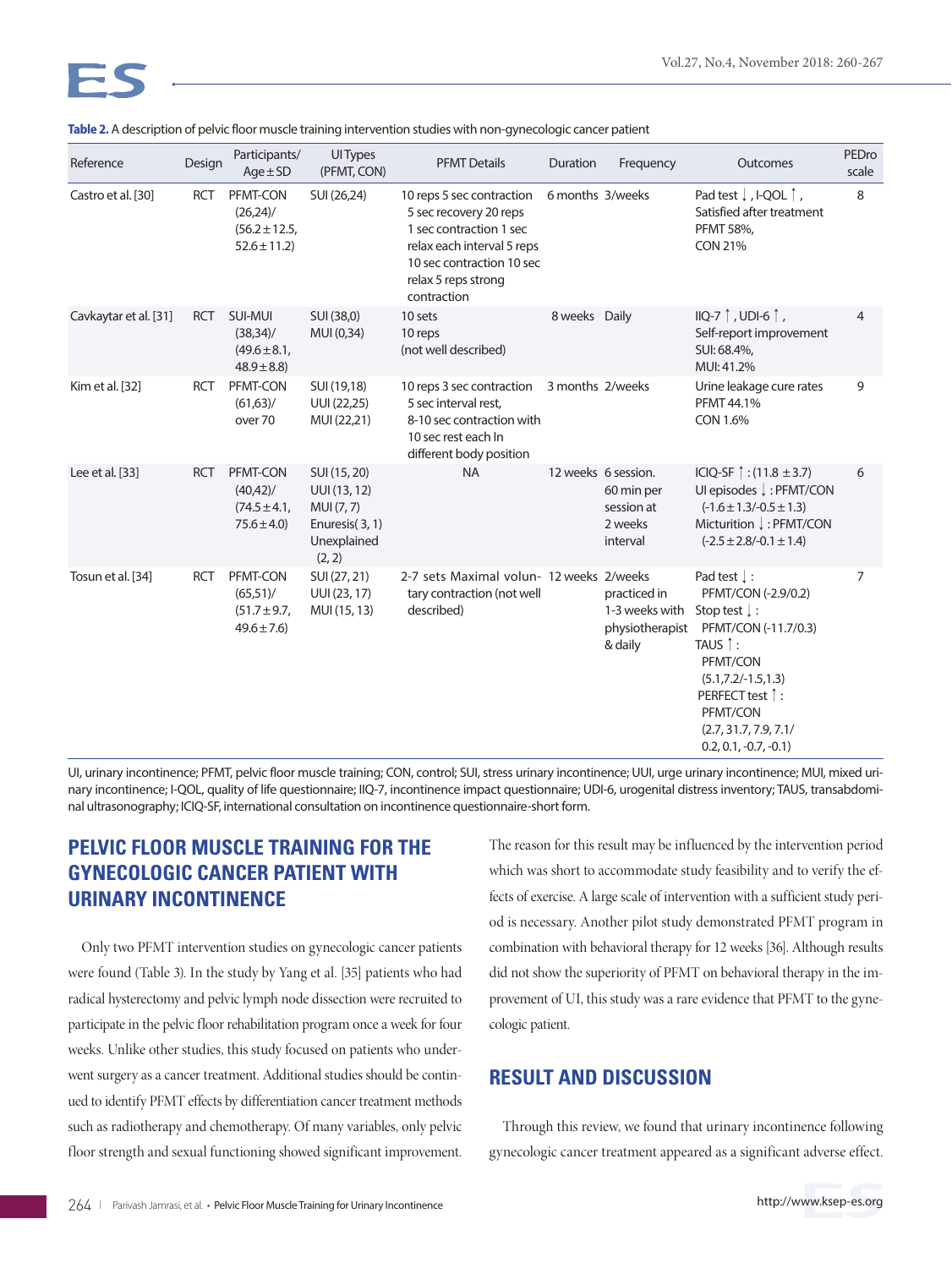**Table 3.** A description of pelvic floor muscle training intervention studies for gynecologic cancer patients

| Reference Design        |                     | Participants/<br>$Age \pm SD$                               | <b>Cancer Types</b>                                | <b>FIGO</b><br>Stage   | Treatment                                                                                        | <b>PFMT</b><br><b>Details</b>                                      |                   | Duration Frequency                          | Outcomes                                                                                                                                   | PEDro<br>Scale |
|-------------------------|---------------------|-------------------------------------------------------------|----------------------------------------------------|------------------------|--------------------------------------------------------------------------------------------------|--------------------------------------------------------------------|-------------------|---------------------------------------------|--------------------------------------------------------------------------------------------------------------------------------------------|----------------|
| Yang<br>et al. [35]     | Pilot<br><b>RCT</b> | PFMT-CON<br>(12, 12)<br>$/(52.3 \pm 5.2,$<br>$52.5 \pm 2.9$ | Cervical (13,13)<br>Endometrial (1,1)              | $I - II$<br>Ш<br>(4,3) | Surg $(1,1)$<br>$(10,11)$ Surg+Radio $(4,4)$<br>Surg+Chemo (6,5)<br>Surg+Radio+<br>Chemo $(3,4)$ | 40 cycles with 10 sec<br>activity followed<br>by 20 sec relaxation | (post)<br>4-week  | Once a<br>week,<br>45 min<br>per<br>session | PFM strength 1<br>Sexual function 1,                                                                                                       | 9              |
| Rutledge<br>et al. [36] | Pilot<br><b>RCT</b> | PFMT-CON<br>(20, 20)<br>/57<br>(range: 37–79) Other (1,1)   | Uterine (14,10)<br>Ovarian (3,6)<br>Cervical (2,3) | <b>NA</b>              | Surg (19,19)<br>Radio (3,4)<br>Chemo (7,7)<br>Prior incontinence<br>treatment $(2,4)$            | 10 pelvic muscle<br>contraction for<br>5 sec 3 sets                | (post)<br>12-week | Daily                                       | Brink's score $\uparrow$ :<br>PFMT/CON<br>(mild6.5)<br>severe-6/<br>mild2, sever-2)<br>$PGI-I$ :<br>PFMT/CON<br>(80%/40%<br>"much better") | 7              |

FIGO, international federation of gynecology and obstetrics; PFMT, pelvic floor muscle training; CON, control; PGI-I, patient global impression of improvement.

Among the types of urinary incontinence, SUI was the most common one, followed by UUI. The studies which were covered in this review were based on a questionnaire. Thus, it is a major limitation of current evidence that makes it impossible to compare the outcomes of research statistically. Moreover, there is a lack of studies to figure out what kind of treatment and cancer site specifically might induce urinary incontinence. Future studies should focus on the investigating association of cancer stage, site and type of treatment with UI in gynecologic cancer patients; and, quantitative evaluation of UI such as a pad test should be performed together with a validated questionnaire. So far, the effects of PFMT in SUI and UUI have been proved in many studies in non-gynecologic cancer. To our knowledge, only two pilot studies investigated the effects of PFMT in gynecologic cancer survivors which resulted to alleviate UI. According to evidence, PFMT had a beneficial effect on controlling bladder and improvement of urinary in gynecological cancer patients as well. In order to have a better result of the training, effects of PFMT on specific gynecologic cancer (e.g. cervical, ovarian etc.) should be concerned. Thus, more research on PFMT exercise intervention study is needed to define the proper frequency, intensity, time and type of exercise related to gynecologic cancer patients' characteristics.

## **CONCLUSION**

This present study is the first narrative review study to investigate the prevalence of UI in gynecologic cancer patients and effects of the PFMT to increase control of the bladder which will result alleviate of incontinence. This study provides evidence supporting beneficial effects of the PFMT program on improvement of incontinence in non-gynecological cancer subjects and gynecological cancer patients. Thus, we suggest that as a process of rehabilitation of gynecologic cancer patients, the PFMT might be an effective program to treat UI and enhance control of bladder which may improve the overall quality of life in cancer patients.

# **REFERENCES**

- 1. Siegel RL, Miller KD, Jemal A. Cancer statistics. CA Cancer J Clin. 2015;65(1):5-29.
- 2. National Cancer Information Center. Cancer incidence Rates. 2015; Retrieved from: https://www.cancer.go.kr/lay1/S1T639C641/contents. do
- 3. American Cancer Society. Endometrial Cancer Survival Rates, by Stage. 2018 February 7; Retrieved from: https://www.cancer.org/cancer/endometrial-cancer/detection-diagnosis-staging/survival-rates
- 4. Miller KD, Siegel RL, Lin CC, Mariotto AB, Kramer JL, et al. Cancer treatment and survivorship statistics. CA Cancer J Clin. 2016;66(4): 271-89.
- 5. Omichi C, Nakamura K, Haraga J, Ida N, Saijo M, et al. The influence of adverse effects on quality of life of survivors of gynecologic cancer. Int J Gynecol Cancer. 2017;27(9):2014-9.
- 6. Stabile C, Gunn A, Sonoda Y, Carter J. Emotional and sexual concerns in women undergoing pelvic surgery and associated treatment for gynecologic cancer. Transl Androl Urol. 2015;4(2):169-85.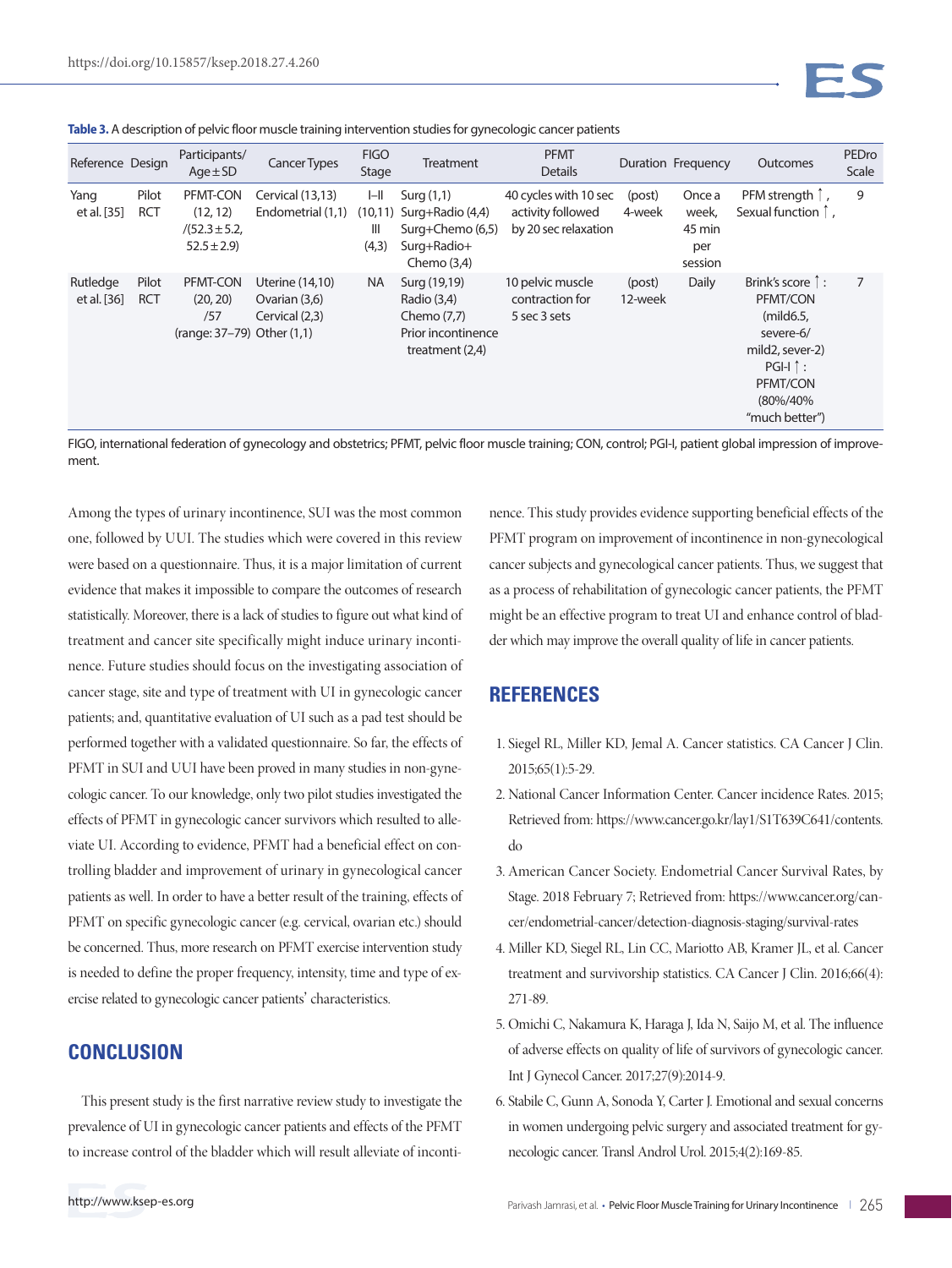- 7. Bernard S, Moffet H, Plante M, Ouellet MP, Leblond J, et al. Pelvicfloor properties in women reporting urinary incontinence after surgery and radiotherapy for endometrial cancer. Phys Ther. 2017; 97(4):438-48.
- 8. Pedersen D, Bentzen SM, Overgaard J. Early and late radiotherapeutic morbidity in 442 consecutive patients with locally advanced carcinoma of the uterine cervix. Int J Radiat Oncol Biol Phys. 1994;29(5):941- 52.
- 9. Jensen PT, Groenvold M, Klee MC, Thranov I, Petersen MA, et al. Longitudinal study of sexual function and vaginal changes after radiotherapy for cervical cancer. Int J Radiat Oncol Biol Phys. 2003;56(4): 937-49.
- 10. Hazewinkel MH, Sprangers MAG, Van der Velden J, Van der Vaart CH, Stalpers LJA, et al. Long-term cervical cancer survivors suffer from pelvic floor symptoms: a cross-sectional matched cohort study. Gynecol Oncol. 2010;117(2):281-6.
- 11. Bernard S, Ouellet MP, Moffet H, Roy JS, Dumoulin C. Effects of radiation therapy on the structure and function of the pelvic floor muscles of patients with cancer in the pelvic area: a systematic review. J Cancer Surviv. 2016;10(2):351-62.
- 12. Nygaard IE, Kreder KJ, Lepic MM, Fountain KA, Rhomberg AT. Efficacy of pelvic floor muscle exercises in women with stress, urge, and mixed urinary incontinence. Am J Obstet Gynecol. 1996;174(1):120-5.
- 13. Shafik A, Shafik IA, El Sibai O, Shafik AA. The effect of external urethral sphincter contraction on the cavernosus muscles and its role in the sexual act. Int Urol Nephrol. 2007;39(2):541-6.
- 14. Kegel AH. Stress incontinence and genital relaxation. Ciba Clin Sympos. 1952;2:35-51.
- 15. Hirakawa T, Suzuki S, Kato K, Gotoh M, Yoshikawa Y. Randomized controlled trial of pelvic floor muscle training with or without biofeedback for urinary incontinence. Int Urogynecol J. 2013;24(8):1347-54.
- 16. Marques A, Stothers L, Macnab A. The status of pelvic floor muscle training for women. Can Urol Assoc J. 2010;4(6):419-24.
- 17. Bø K. Pelvic floor muscle training is effective in treatment of female stress urinary incontinence, but how does it work?. Int Urogynecol J. 2004;15(2):76-84.
- 18. Radzimińska A, Strączyńska A, Weber-Rajek M, Styczyńska H, Strojek K, et al. The impact of pelvic floor muscle training on the quality of life of women with urinary incontinence: a systematic literature review. Clin Interv Aging. 2018;13:957-65.
- 19. MacDonald R, Fink HA, Huckabay C, Monga M, Wilt TJ. Pelvic floor

muscle training to improve urinary incontinence after radical prostatectomy: a systematic review of effectiveness. BJU Int. 2007;100(1):76- 81.

- 20. Kannan P, Winser SJ, Fung B, Cheing G. Effectiveness of pelvic floor muscle training alone and in combination with biofeedback, electrical stimulation, or both compared to control for urinary incontinence in men following prostatectomy: a systematic review and meta-analysis. Phys Ther. 2018;98(11):932-45.
- 21. Han GY, Song W. Practical exercise intervention to reduce adverse effects for prostate cancer patients. Exerc Sci. 2017;26(2):152-8.
- 22. Mørkved S, Bø K. Effect of pelvic floor muscle training during pregnancy and after childbirth on prevention and treatment of urinary incontinence: a systematic review. Br J Sports Med. 2014;48(4):299-310.
- 23. Bretschneider CE, Doll KM, Bensen JT, Gehrig PA, Wu JM, et al. Prevalence of pelvic floor disorders in women with suspected gynecological malignancy: a survey-based study. Int Urogynecol J. 2016;27(9): 1409-14.
- 24. Thomas SG, Sato HR, Glantz JC, Doyle PJ, Buchsbaum GM. Prevalence of symptomatic pelvic floor disorders among gynecologic oncology patients. Obstet Gynecol. 2013;122(5):976-80.
- 25. Donovan KA, Boyington AR, Judson PL, Wyman JF. Bladder and bowel symptoms in cervical and endometrial cancer survivors. Psycho-oncology. 2014;23(6):672-8.
- 26. Rutledge TL, Heckman SR, Qualls C, Muller CY, Rogers RG. Pelvic floor disorders and sexual function in gynecologic cancer survivors: a cohort study. Am J Obstet Gynecol. 2010;203(5):514.e1.
- 27. Skjeldestad FE, Rannestad T. Urinary incontinence and quality of life in long-term gynecological cancer survivors: a population-based crosssectional study. Acta Obstet Gynecol Scand. 2009;88(2):192-9.
- 28. Segal S, John G, Sammel M, Andy UU, Chu C, et al. Urinary incontinence and other pelvic floor disorders after radiation therapy in endometrial cancer survivors. Maturitas. 2017;105:83-8.
- 29. Buchsbaum GM, Holly Sato MD, Paula Doyle MD, Thomas S. Prevalence of pelvic floor disorders in various gynecologic cancers. Neurourol Urodyn. 2012;31(6):779-80.
- 30. Castro RA, Arruda RM, Zanetti MR, Santos PD, Sartori MG, et al. Single-blind, randomized, controlled trial of pelvic floor muscle training, electrical stimulation, vaginal cones, and no active treatment in the management of stress urinary incontinence. Clinics. 2008;63(4): 465-72.
- 31. Cavkaytar S, Kokanali MK, Topcu HO, Aksakal OS, Doğanay M. Ef-